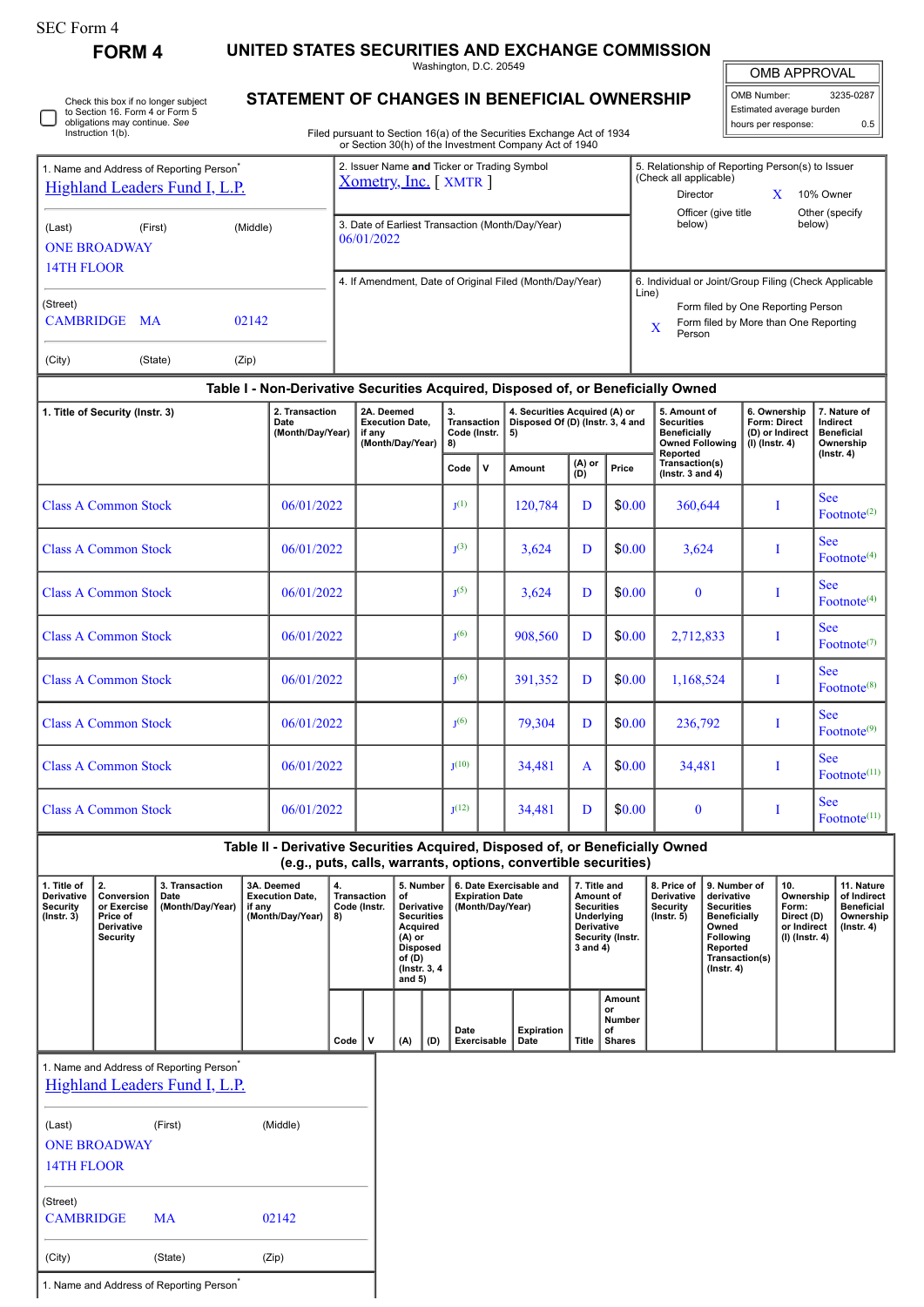|                                                                            |                                               | <b>Highland Capital Partners 9 Limited Partnership</b> |
|----------------------------------------------------------------------------|-----------------------------------------------|--------------------------------------------------------|
| (Last)<br><b>ONE BROADWAY</b><br>14TH FLOOR                                | (First)                                       | (Middle)                                               |
| (Street)<br><b>CAMBRIDGE</b>                                               | MA                                            | 02142                                                  |
| (City)                                                                     | (State)                                       | (Zip)                                                  |
| 1. Name and Address of Reporting Person <sup>*</sup><br><b>Partnership</b> | <b>Highland Capital Partners 9-B Limited</b>  |                                                        |
| (Last)<br><b>ONE BROADWAY</b><br>14TH FLOOR                                | (First)                                       | (Middle)                                               |
| (Street)<br><b>CAMBRIDGE</b>                                               | MA                                            | 02142                                                  |
| (City)                                                                     | (State)                                       | (Zip)                                                  |
| 1. Name and Address of Reporting Person <sup>*</sup>                       | <b>Highland Management Partners 9 LLC</b>     |                                                        |
| (Last)<br><b>ONE BROADWAY</b><br>14TH FLOOR                                | (First)                                       | (Middle)                                               |
| (Street)<br><b>CAMBRIDGE</b>                                               | MA                                            | 02142                                                  |
| (City)                                                                     | (State)                                       | (Zip)                                                  |
| 1. Name and Address of Reporting Person <sup>*</sup><br>Partnership        | <b>HIghland Management Partners 9 Limited</b> |                                                        |
| (Last)<br><b>ONE BROADWAY</b><br>14TH FLOOR                                | (First)                                       | (Middle)                                               |
| (Street)<br><b>CAMBRIDGE</b>                                               | МA                                            | 02142                                                  |
| (City)                                                                     | (State)                                       | (Zip)                                                  |
| 1. Name and Address of Reporting Person <sup>®</sup><br><b>Partnership</b> | <b>Highland Entrepreneurs' Fund 9 Limited</b> |                                                        |
| (Last)<br><b>ONE BROADWAY</b><br>14TH FLOOR                                | (First)                                       | (Middle)                                               |
| (Street)<br><b>CAMBRIDGE</b>                                               | MA                                            | 02142                                                  |
| (City)                                                                     | (State)                                       | (Zip)                                                  |
| 1. Name and Address of Reporting Person <sup>®</sup>                       | <b>Highland Leaders Fund I GP, L.P.</b>       |                                                        |
| (Last)<br><b>ONE BROADWAY</b><br>14TH FLOOR                                | (First)                                       | (Middle)                                               |
| (Street)                                                                   |                                               |                                                        |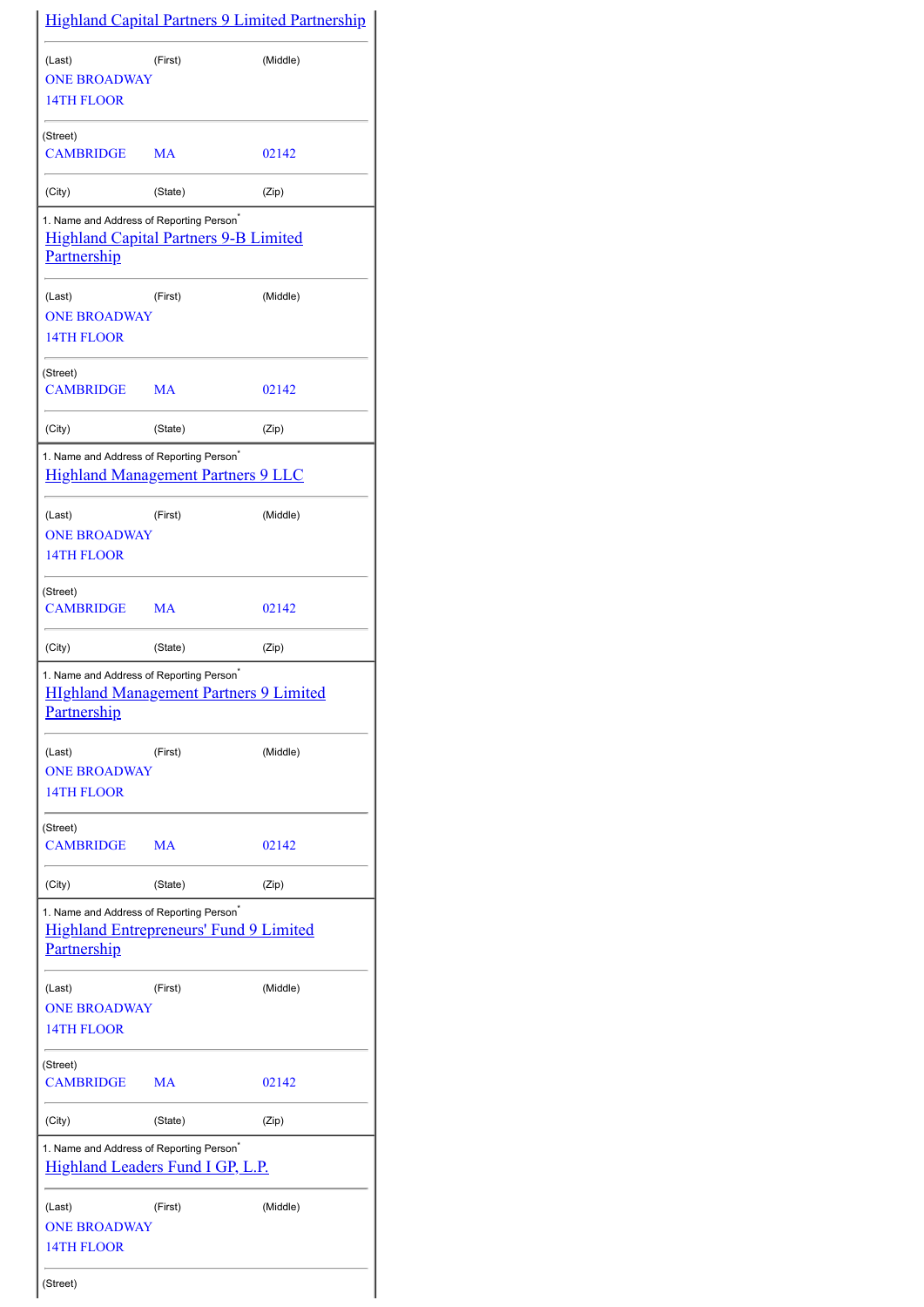| <b>CAMBRIDGE</b>                            | <b>MA</b>                              | 02142    |
|---------------------------------------------|----------------------------------------|----------|
| (City)                                      | (State)                                | (Zip)    |
| 1. Name and Address of Reporting Person     | <b>Highland Leaders Fund I GP, LLC</b> |          |
| (Last)<br><b>ONE BROADWAY</b><br>14TH FLOOR | (First)                                | (Middle) |
| (Street)<br><b>CAMBRIDGE</b>                | MA                                     | 02142    |
| (City)                                      | (State)                                | (Zip)    |

### **Explanation of Responses:**

1. Represents a pro-rata distribution, and not a purchase or sale, without additional consideration by Highland Leaders Fund I, L.P. ("HLF I") to its partners.

2. These shares are held of record by HLF I. The general partner of HLF I is Highland Leaders Fund I GP, L.P. ("HLF I GP LP"), whose general partner is Highland Leaders Fund I GP, LLC ("HLF I GP LLC"). Robert Davis, Dan Nova, Paul Maeder, Corey Mulloy and Craig Driscoll (the "HLF I GP Managing Members") are the managing members of HLF I GP LLC and may be deemed to have voting<br>and dispositive power over the shares to the extent of their respective pecuniary interests therein, if any, and the filing of this statement shall not be deemed to be an admission that, for purposes of Section 16 of the Securities Exchange Act of 1934 or otherwise, any of them is the beneficial owner of any securities reported herein. Mr. Driscoll is a director of the Issuer and files separate Section 16 reports.

3. Represents a change in the form of ownership of HLF I GP LP by virtue of the receipt of shares in the pro-rata in-kind distribution of Class A Common Stock of the Issuer for no consideration by HLF I.

4. These shares are held by HLF I GP LP. The general partner of HLF I GP LP is HLF I GP LLC. The HLF I GP Managing Members are the managing members of HLF I GP LLC. HLF I GP LLC and each of the HLF I GP Managing Members disclaims beneficial ownership of the securities reported herein, except to the extent of their respective pecuniary interests therein, if any, and the filing of this statement shall n

5. Represents a pro-rata distribution, and not a purchase or sale, without additional consideration by HLF I GP LP to its partners.

6. Represents a pro-rata distribution, and not a purchase or sale, without additional consideration, by each of Highland Capital Partners 9 Limited Partnership ("HCP9"), Highland Capital Partners 9-B Limited Partnership ("HCP9B") and Highland Entrepreneurs' Fund 9 Limited Partnership ("HEF9"), as applicable, to its partners.

7. These shares are held of record by HCP9. The general partner of HCP9 is Highland Management Partners 9 Limited Partnership ("HMP 9 LP"),whose general partner is Highland Management Partners 9 LLC ("HMP 9 LLC"). Robert Davis, Dan Nova, Paul Maeder and Corey Mulloy ("HMP9 Managing Members") are the managing members of HMP 9 LLC and may be deemed to have voting and dispositive power over the shares held by HCP9. Each of HMP 9 LP, HMP 9 LLC and the HMP9 Managing Members disclaims beneficial ownership of the securities reported herein, except to the extent<br>of their respective pecuniary otherwise, any of them is the beneficial owner of any securities reported herein.

8. These shares are held of record by HCP9B. The general partner of HCP9B is HMP 9 LP, whose general partner is HMP 9 LLC. The HMP9 Managing Members are the managing members of HMP 9<br>LLC and may be deemed to have voting an securities reported herein, except to the extent of their respective pecuniary interests therein, if any, and the filing of this statement shall not be deemed to be an admission that, for purposes of Section 16 of the Secu

9. These shares are held of record by HEF9. The general partner of HEF9 is HMP 9 LP, whose general partner is HMP 9 LLC. The HMP9 Managing Members are the managing members of HMP 9 LLC<br>and may be deemed to have voting and securities reported herein, except to the extent of their respective pecuniary interests therein, if any, and the filing of this statement shall not be deemed to be an admission that, for purposes of Section 16 of the Securities Exchange Act of 1934 or otherwise, any of them is the beneficial owner of any securities reported herein.

10. Represents a change in the form of ownership of HMP 9 LP by virtue of the receipt of shares in the pro-rata in-kind distribution of Class A Common Stock of the Issuer for no consideration by each of HCP9, HC9B and HEF9. HMP 9 LP received (i) 22,714 of such shares in the pro-rata in-kind distribution made by HCP9, (ii) 9,784 of such shares in the pro-rata in-kind distribution made by HCP9B and<br>(iii) 1,983 of such share

11. These shares are held by HMP 9 LP. The general partner of HMP 9 LP is HMP 9 LLC. The HMP9 Managing Members are the managing members of HMP 9 LLC. Each of the HMP9 Managing Members disclaims beneficial ownership of the securities reported herein, except to the extent of their respective pecuniary interests therein, if any, and the filing of this statement shall not be deemed to be an admissio

12. Represents a pro-rata distribution, and not a purchase and sale, without additional consideration, by HMP 9 LP to its partners.

#### **Remarks:**

Craig Driscoll is a member of the Issuer's board of directors and files separate Section 16 reports.

| <b>Jessica Healey, Authorized</b><br><b>Officer of Highland Leaders</b><br>Fund I GP, LLC, the general<br>partner of Highland Leaders<br>Fund I GP, L.P., the general<br>partner of Highland Leaders<br>Fund I, L.P.                                                                               | 06/02/2022 |
|----------------------------------------------------------------------------------------------------------------------------------------------------------------------------------------------------------------------------------------------------------------------------------------------------|------------|
| <b>Jessica Healey, Authorized</b><br><b>Officer of Highland</b><br>Management Partners 9 LLC,<br>the general partner of<br><b>Highland Management</b><br><b>Partners 9 Limited</b><br>Partnership, the general<br>partner of Highland Capital<br><b>Partners 9 Limited Partnership</b>             | 06/02/2022 |
| <b>Jessica Healey, Authorized</b><br><b>Officer of Highland</b><br><b>Management Partners 9 LLC,</b><br>the general partner of<br><b>Highland Management</b><br><b>Partners 9 Limited</b><br>Partnership, the general<br>partner of Highland Capital<br><b>Partners 9-B Limited</b><br>Partnership | 06/02/2022 |
| Jessica Healey, Authorized<br><b>Officer of Highland</b><br><b>Management Partners 9 LLC</b>                                                                                                                                                                                                       | 06/02/2022 |